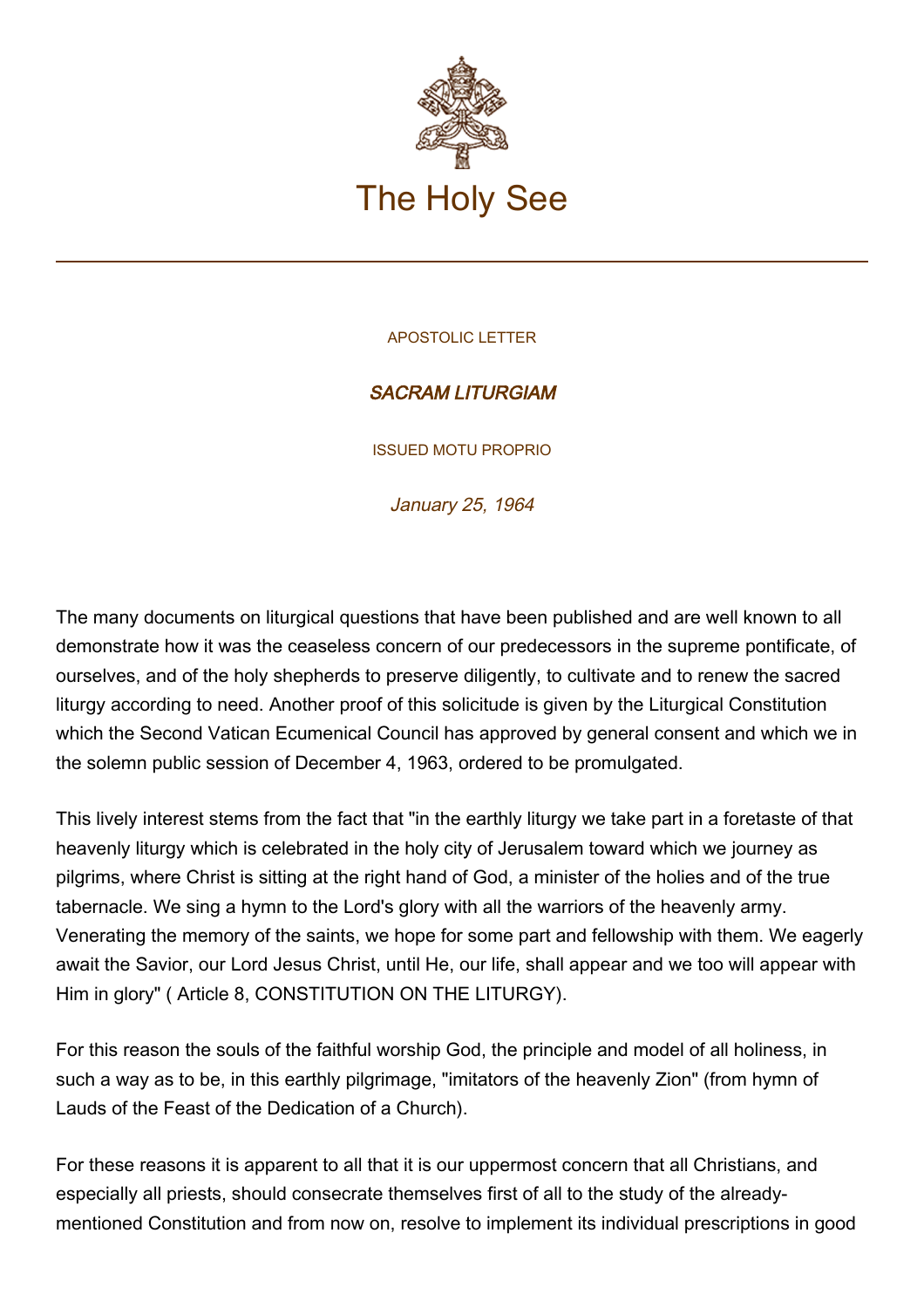faith as soon as they enter into force. And since it is necessary by the very nature of things that the prescriptions concerning the knowledge and spread of the liturgical laws should take place immediately, we earnestly exhort shepherds of dioceses that with the help of the sacred ministers, "dispensers of God's mysteries" (CONSTITUTION, Article 19), they should hasten to act in order that the faithful entrusted to their care may understand, to the degree permitted by age, by the conditions of their own life and by their mental formation, the strength and inner value of the liturgy and at the same time participate very devoutly, internally and externally, in the rites of the Church (CONSTITUTION, Article 19).

Meanwhile, it seems evident that many prescriptions of the Constitution cannot be applied in a short period of time, especially since some rites must first be revised and new liturgical books prepared. In order that this work may be carried out with the necessary wisdom and prudence, we are establishing a special commission whose principal task will be to implement in the best possible way the prescriptions of the Constitution on Sacred Liturgy itself.

However, since among the norms of the Constitution there are some which can be made effective now, we desire that they may enter immediately into force, so that the souls of the faithful may not be further deprived of the fruits of the grace which are hoped for from them.

Therefore, with our apostolic authority and on our own initiative, we order and decree that from the coming first Sunday of Lent, that is from February 16, 1964, the end of the interim period established by Law, the following norms enter into force:

I. We desire that the norms contained in Articles 15, 16 and 17 concerning teaching of the liturgy in seminaries, in schools of religious communities and in theological faculties immediately should be worked into the programs in such a way that beginning in the next school year students may devote themselves to such study in an orderly and diligent way.

II. We also decree that, according to the norms of Articles 45 and 46, there be established as soon as possible in the various dioceses a commission whose task is, under direction of the bishop, to foster knowledge of the liturgy and advance the liturgical apostolate.

It will also be opportune that in certain cases, several dioceses should have a single commission.

Furthermore, in all dioceses let two other commissions be established: one for sacred music and the other for sacred art.

These three diocesan commissions may also be merged into one if necessary.

III. From the date established above, we desire that the norms of Article 52 should enter into force, prescribing the homily during holy Mass on Sundays and holydays.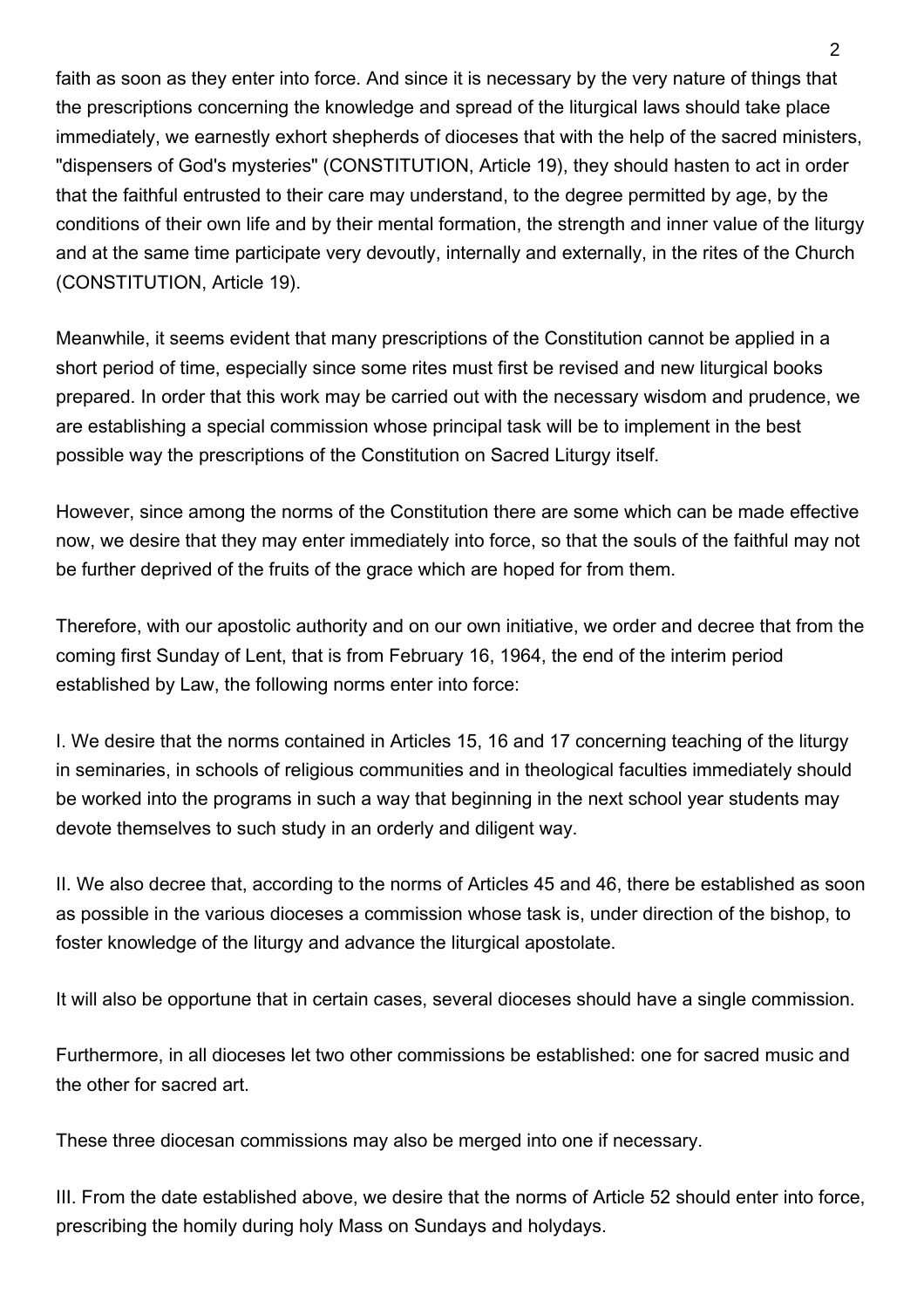IV. In the same way, we also put into immediate effect the norms contained in Article 71, which permits administration of the sacrament of Confirmation during holy Mass when convenient.

V. Concerning Article 78, we admonish all concerned that the sacrament of Matrimony must normally be celebrated during holy Mass, after the reading of the Gospel and the sermon.

If Matrimony is administered outside the Mass, we order that the following rules be observed until a new ritual is established: At the beginning of this sacred rite (CONSTITUTION, Article 35, paragraph 3), after a brief exhortation, the Gospel and Epistle of the Nuptial Mass must be read; and then let spouses receive the blessing which is contained in the Roman Ritual in Section 8, Chapter III.

VI. Although the Divine Office has not yet been revised and renewed according to the norms of article 89, we nevertheless grant immediately the following permission to all who are obliged to recite the Divine Office. From February 16, in recitation of the office outside of choir, they may omit the hour of Prime and choose from among the three other little hours one that best suits the time of day, always without prejudice to the dispositions of Articles 95 and 96 of the Constitution.

We make this concession with strong confidence that this will not detract in any way from the piety of the clergy, but rather that in diligently carrying out the duties of their priestly office for the love of God, they may feel more closely united to God throughout the day.

VII. Still regarding the Divine Office, we ordain that bishops may for just and well-considered reasons dispense their own subjects wholly or in part from the obligation of reciting it, or substitute another pious practice for it (CONSTITUTION, Article 97).

VIII. Still regarding the Divine Office, we desire that those members of institutes of perfection who, according to their constitutions, recite some part of the Divine Office, or some "little office," provided this is drawn up on the pattern of the Divine Office and regularly approved, are to be considered as taking part in the public prayer of the Church (CONSTITUTION, Article 98) .

IX. Since according to Article 101 of the Constitution those who are obliged to recite the Divine Office may in various ways be permitted to use the vernacular instead of Latin, we deem it proper to specify that the various versions proposed by the competent territorial bishop's conference must always be reviewed and approved by the Holy See. We order that this practice always be observed whenever a liturgical Latin text is translated into the vernacular on behalf of the territorial authority.

X. Since in accord with article 22, paragraph 2, the direction of the liturgy within geographical limits comes within the competence of the legitimately constituted territorial episcopal conferences of various kinds, we establish that the term "territorial" be understood as meaning national.